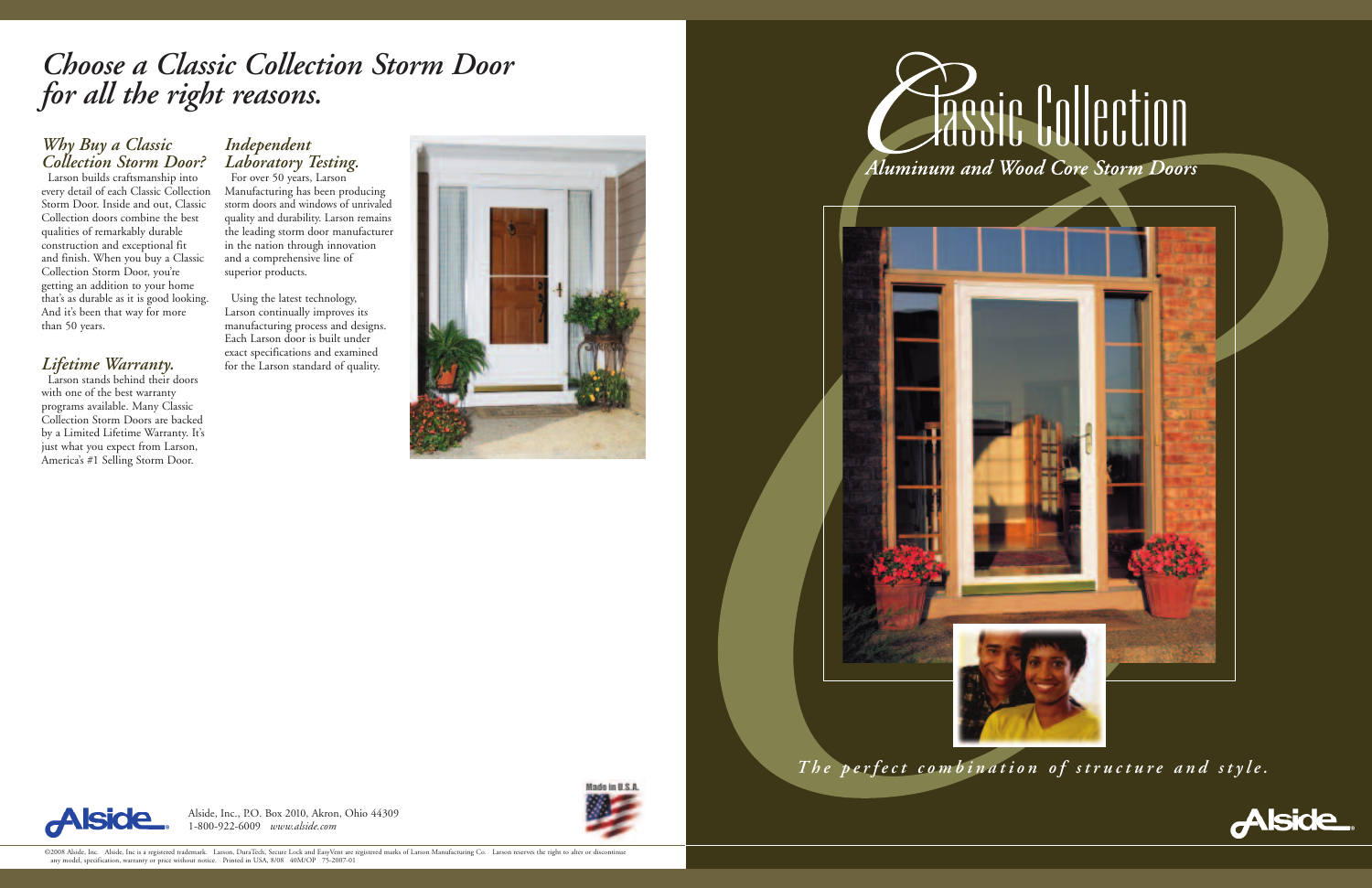*White 01\* Almond 54 Sandstone 62 Hunter Green 25 Cranberry 59*

## *Larson Full View Storm Doors. Open your home to a clear view.*



*Premium Clear 1*<br>*Protection agains:*<br>*the front entry. T*<br>*ws seasonal ventila*<br>g heavy gauge aluminun<br>k with a maintenance fre<br>of heavy-duty weatherstr<br>nents *The Larson Premium Clear Full View Storm Door offers protection against the elements while showcasing the front entry. The interchangeable screen allows seasonal ventilation.*

# *ndard Full View S*<br>*St into your entrys*<br>*St into your entrys*<br><br>uminum frame — 1-1/<br>Ability<br>eather strip seals out the<br>-T-GLASS™ window *A Larson Standard Full View Storm Door allows for added light into your entryway, while making an elegant statement about your home.*

## *Larson Full View Storm Doors. Quality features for enduring beauty.*

• Heavy-duty aluminum frame — 1-1/4" thick for added durability



*Premium Full View Storm Door with decorative glass*

*Premium Full*



*View Storm Door*

*Standard Full View Storm Door*

- 
- 
- 
- 
- 
- 
- 

- Heavy-duty weather strip seals out the elements
- Full view SAF-T-GLASS™ window
- Interchangeable full screen
- Adjustable-speed closer in matching colors
- Color matched expander conforms to uneven sills
- Solid brass or brushed nickel interior and exterior handle with BUILT-IN™ deadbolt security lock



- Super strong heavy gauge aluminum frame is 1-5/8" thick with a maintenance free finish
- **Address**
- Two layers of heavy-duty weatherstripping to seal out the elements
- Elegant frame design with overlapping edge to conceal hinges and eliminate gaps
- SAF-T-GLASS™ window with interchangeable screen
- Two adjustable-speed closers in matching colors
- Designer trim strip covers conceal exterior mounting screws
- Solid brass or brushed nickel interior and exterior handle with BUILT-IN™ deadbolt security lock
- Premium Full View doors are available in clear or decorative glass







\* 32" Premium Full View Decorative and Premium Full View doors are available in white only. Other colors available through special order.

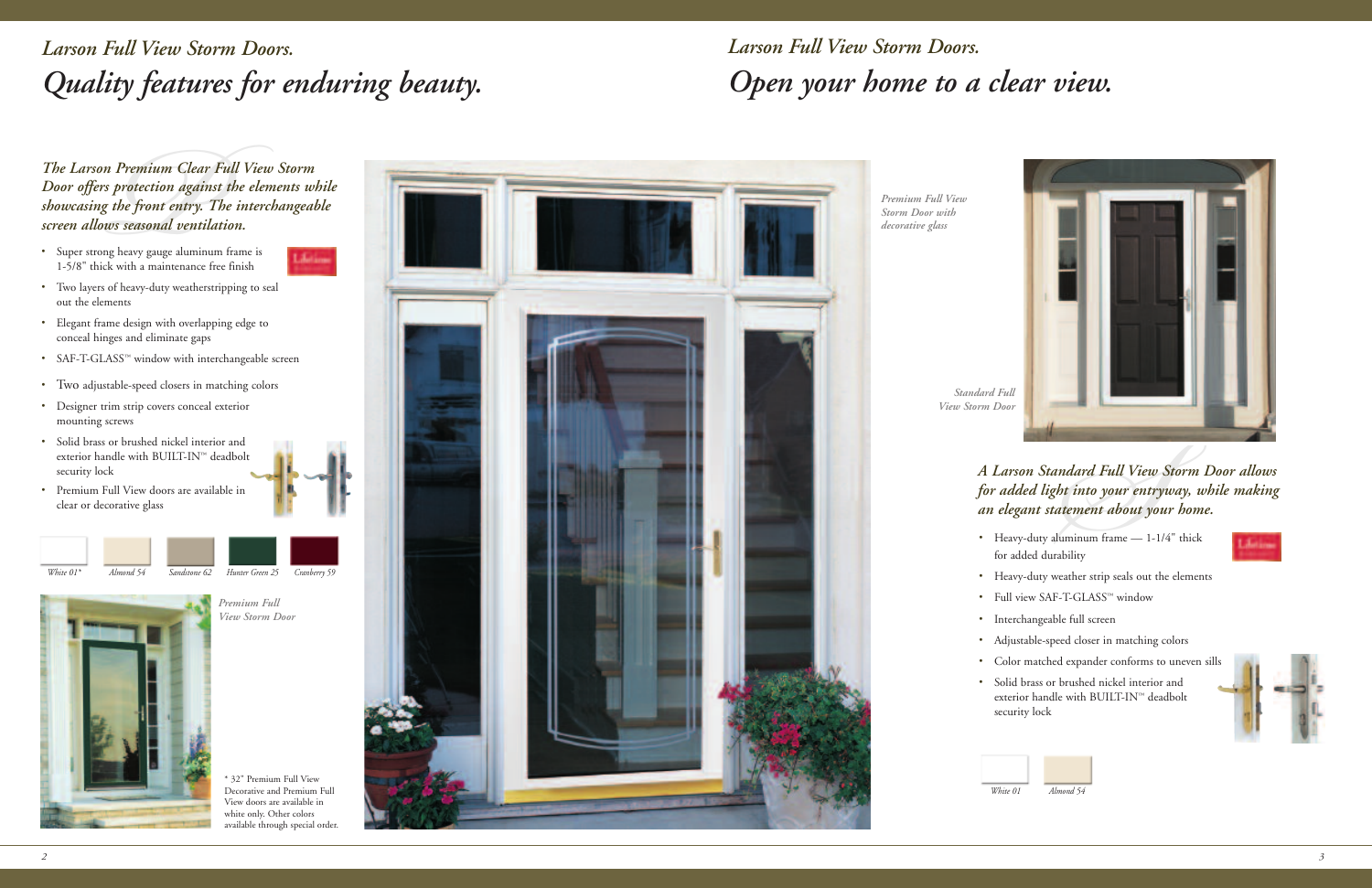Larson Retractable Screen Storm Doors. *Bringing* the outside in.

### EasyVent ™

retractable screen storm door

Firactable Stractable<br> *n introduced*<br> *a disappearin*<br> *er-balanced*<br> *the screen re*<br> *top of the d*<br>
vy-duty aluminu<br>
ed-on enamel fin<br>
ant frame design *L a rs o n in tro du c ed th e fi rs t s to r m do o r w i th a disapp ea r ing re tra c ta b le s c re e n a n d* counter-balanced window system. With one touch, the screen retracts into a hidden cassette *a t th e top of th e do o r.*



تلطانا

- Heavy-duty aluminum frame 1-7/8" thick
- Baked-on enamel finish for a lifetime of beauty
- Elegant frame design with overlapping edge to conceal hinges and eliminate gaps
- Dual weather strip system interlocks for a tight seal
- Two adjustable-speed closers in matching colors
- Brass-tone or brushed nickel expander conforms to uneven sills
- Designer trim strip covers conceal exterior mounting screws
- Solid brass interior and exterior handle with BUILT-IN™ deadbolt security lock

## Larson Retractable Screen Storm Doors. *Reflec t y o u r h o m e 's lifes ty le.*

- 
- 
- 
- 
- •
- 





*Hardware available in brass or brushed nickel.<sup>†</sup>* † Brushed nickel hardware only available on White, Hunter Green or Cranberry colored storm doors.





*Easy Ve n t Re tra c ta b le Sc re e n Sto r m D o o r*





*Wh i te 0 1 \**







\* 36" available in white only. Other colors available through special order.





*Sc re e nA way Re tra c ta b le Sc re e n Sto r m D o o r*



*Carson Storm Doo*<br>*So style and your light Doors are design*<br>*So you can chyome, and the opt*<br>aTech<sup>ra</sup> surface over soling and the opter<br>aTech<sup>ra</sup> surface over soling and the opter<br>petic weatherstripping special The Larson Storm Door that matches your home's style and your lifestyle. That's why Larson Doors are designed for both beauty and function. So you can choose the look that fits your home, and the options that fit your life.

- DuraTech™ surface over solid wood core for age and weather resistance
- Magnetic weatherstripping seals like a refrigerator
- SAF-T-GLASS<sup>™</sup> window and screen combinations for ventilation control
- Bottom expander conforms to uneven sills
- REVERSA-HINGE<sup>™</sup> for right or left mounts
	- Two color-matched closers
- Brass or brushed nickel finish interior and exterior SecureLock handle with built-in lock system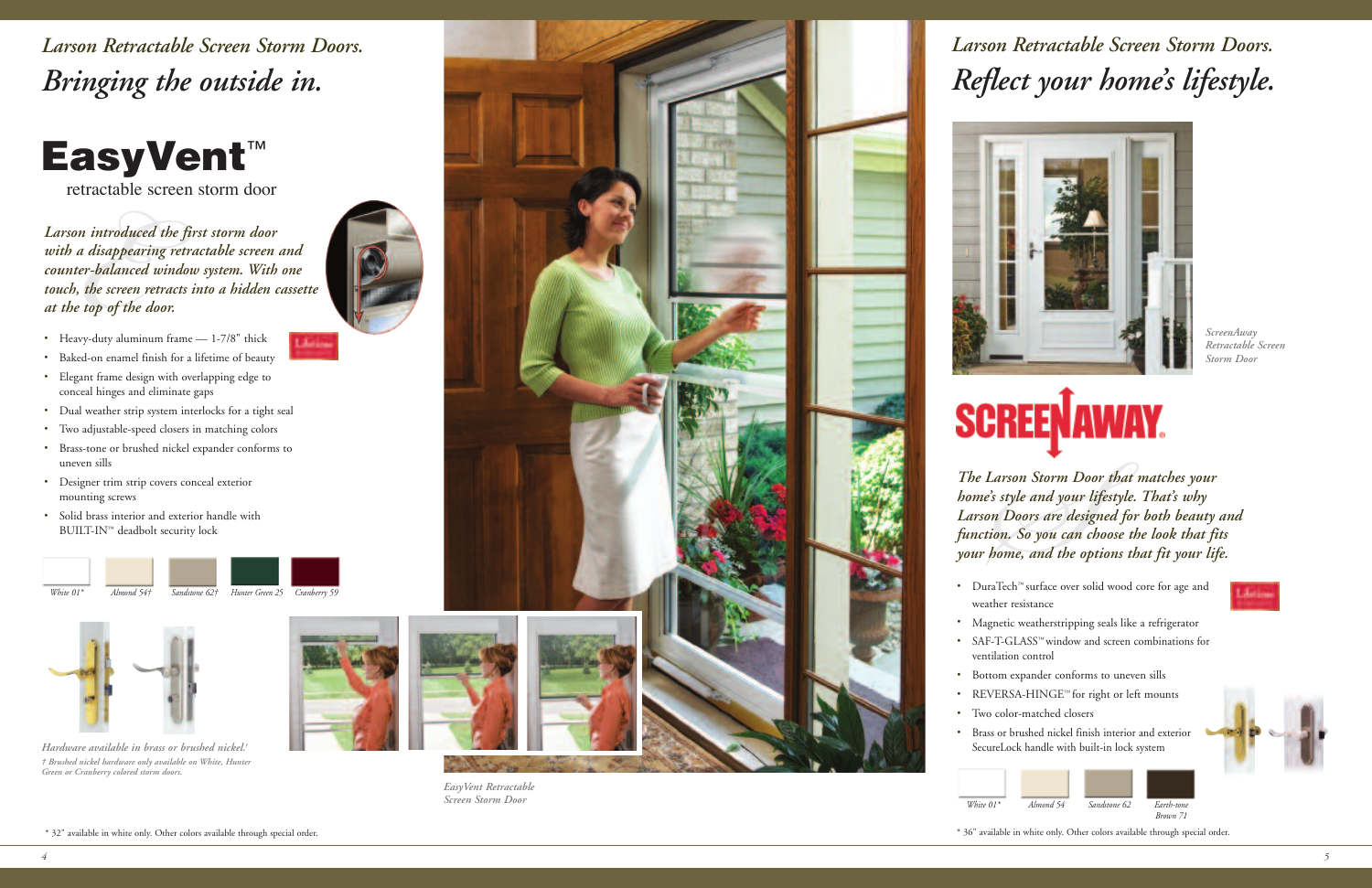## *Traditional Storm Doors. Traditional looks. Exceptional value.*





## *Ventilating Storm Doors. Lasting performance.*



# *THE.*<br> *Theory of a solid wince-free surface at<br>
od core<br>*  $h^{\infty}$  *finish for age and<br>
resistance<br>
c weather strip seals like Get the quality of a solid wood core and maintenance-free surface at a great price.*

*Self-Storing Vinyl-Clad Storm Door*

*Multi-Vent High View Storm Door*

- Solid wood core
- DuraTech™ finish for age and weather resistance



- Solid wood core
- Maintenance-free vinyl surface
- Durable wool pile weatherstripping
- Self-storing SAF-T-GLASS™ window with half screen system
- Black adjustable-speed closer
- Black push button handle
- Color-matched expander
- Five-year Warranty



**Son wood core dong strength of a s<br>
<b>***Ventify the Sintenance-free d***<br>** *Ventify*<br> *Ventify*<br> *Perming the Sepannence*<br> *Perming the Sepannence*<br> *Perming the Sepannence*<br> *Perming the Sepannence*<br> *Perming the Sepannence The Larson wood core door combines the insulating strength of a solid wood core with maintenance-free durability.*



*White 01*

| White 01 | Almond 54 | Earth-tone<br>Brown 71 |
|----------|-----------|------------------------|

- Magnetic weather strip seals like a refrigerator
- Multi-Vent SAF-T-GLASS™ window and screen system
- One color-matched adjustable-speed closer
- Color-matched expander conforms to uneven sills
- Color-matched push button handle





#### *Colonial Multi-Vent Storm Door*

• Solid wood core



**Links** 

- DuraTech™ finish for age and weather resistance
- Fully adjustable Multi-Vent ™ window and screen system for top and bottom ventilation
- SecureLock built-in lock system
- Color-matched interior and exterior handle, bottom expander and one closer
- Solid wood core
- DuraTech™ finish for age and weather resistance
- Fully adjustable Multi-Vent ™ window and screen system for top and bottom ventilation
- SecureLock built-in lock system
- One color-matched closer
- Brass finish interior and exterior handle
- Color-matched bottom expander

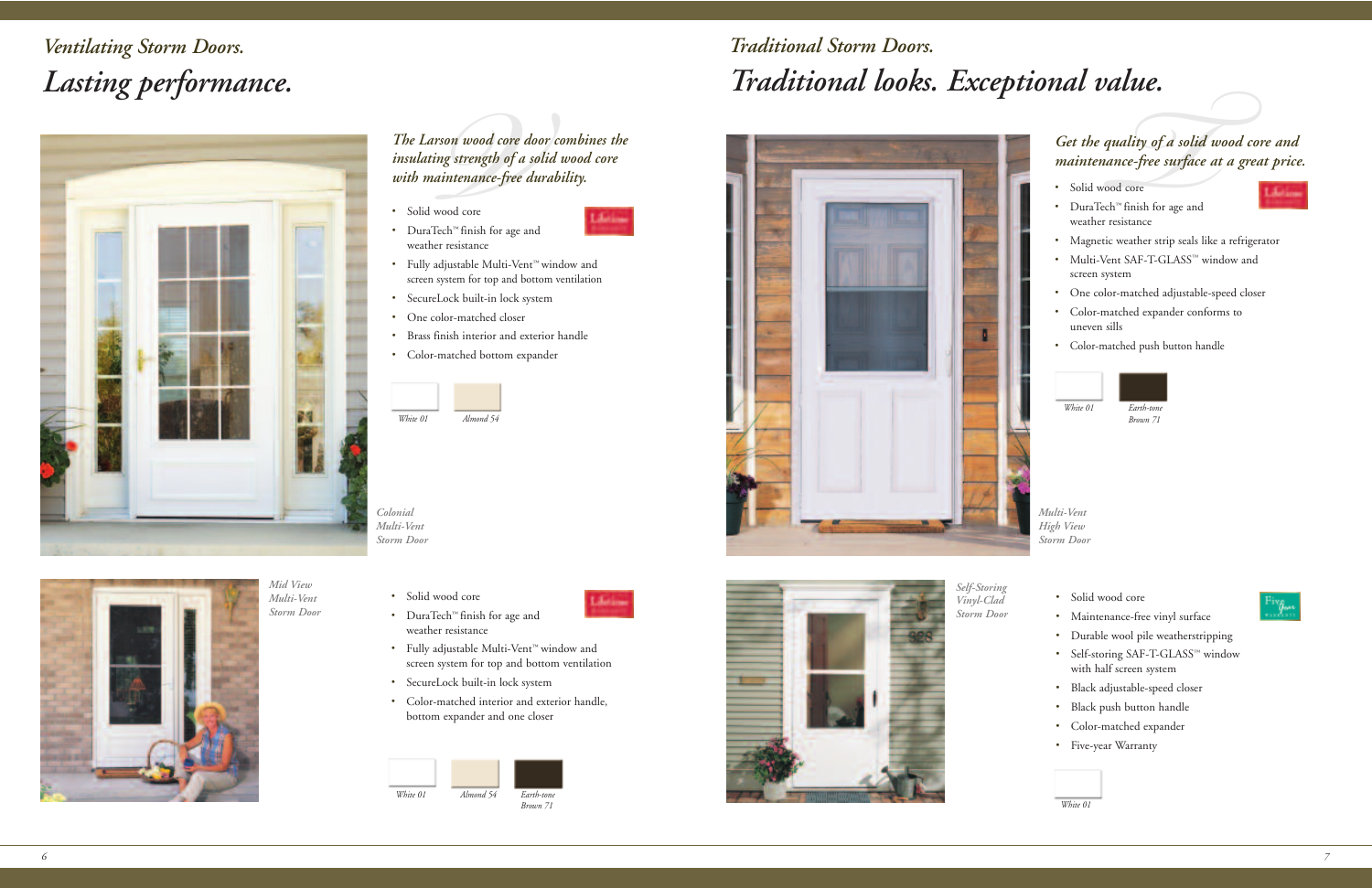*Ventilation:* Full-screen multi-vents allow for top and bottom ventilation.

*Energy Efficiency:* Heavy-duty weatherstripping.

*Security:* SecureLock mortised handle (color-matched).

## *Bringing you the finest storm door features.*

#### *Premium Full View with Decorative Glass*



*Ventilation:* Full-screen multi-vents allow for top and bottom ventilation.

*Energy Efficiency:* Heavy-duty weatherstripping.

*Security:* SecureLock mortised handle in Brass with deadbolt.

*Colonial Multi-View Vent*

*Ventilation:* Full-screen multi-vents allow for top and bottom ventilation.

*Energy Efficiency:* Heavy-duty weatherstripping.

*Security:* Push-button surface-mount (color-matched).

*Ventilation:* Half-screen self-storing.

*Energy Efficiency:* Durable weatherstripping.

*Security:* Durable black push-button handle with inside security lock.

*Ventilation:* Reinforced magnetic seal keeps screen closed. *Aesthetics:* Hides in low-profile cassette when not in use.

*Size:* 39" x 84" single door unit. 84" x 84" double door unit.